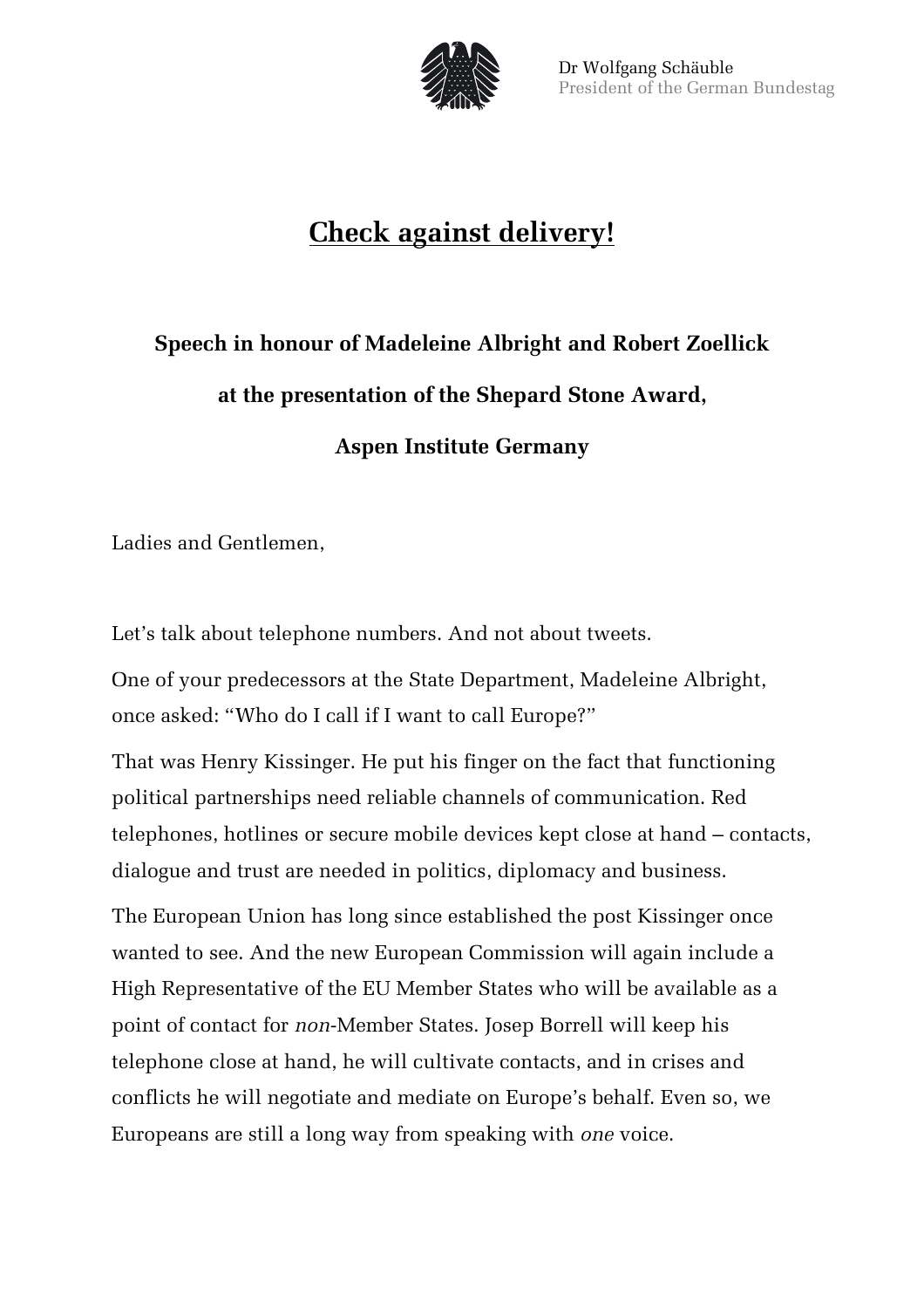

Yet that is not the only cause of the difficulties we are experiencing in transatlantic relations – which are vital, but under strain.

Both of you, Madeleine Albright and Bob Zoellick, particularly symbolise the *friendly* relationship between Germany and the United States. You stand for the shared ideals of freedom and mutual trust. And for open dialogue between our nations – as Shepard Stone might have put it, after whom the award you are receiving is named. The journalist and diplomat who founded Berlin's Aspen Institute was not only an accomplished American expert on Germany, but also a staunch supporter of transatlantic understanding and a loyal friend to the German people. Traits which are shared by you, the recipients of this year's award.

It is also appropriate that you are receiving this award just before the thirtieth anniversary of the fall of the Berlin Wall. On that historic day, the world changed. The turn events took led divided Germany to reunification and brought the peoples of Europe back together. One of the people in whose hands the matter rested was President George Bush senior, the only head of state of the four victorious powers who immediately supported Helmut Kohl's push for reunification – advised by you, among others, Bob Zoellick. You were involved in the German reunification process as the US chief negotiator. Your proposal formed the basis for the "two-plus-four talks" – a negotiating format which allowed binding agreements to be reached between the Allies and with both German states. It will have been thanks to you that Secretary of State James Baker was so well-informed about the details of our Basic Law. It was also important to you that we gave a commitment to remain in the Alliance – and you will recall that we did not pay for reunification by, for example, promising to give up the German Mark in favour of the euro, as is often claimed.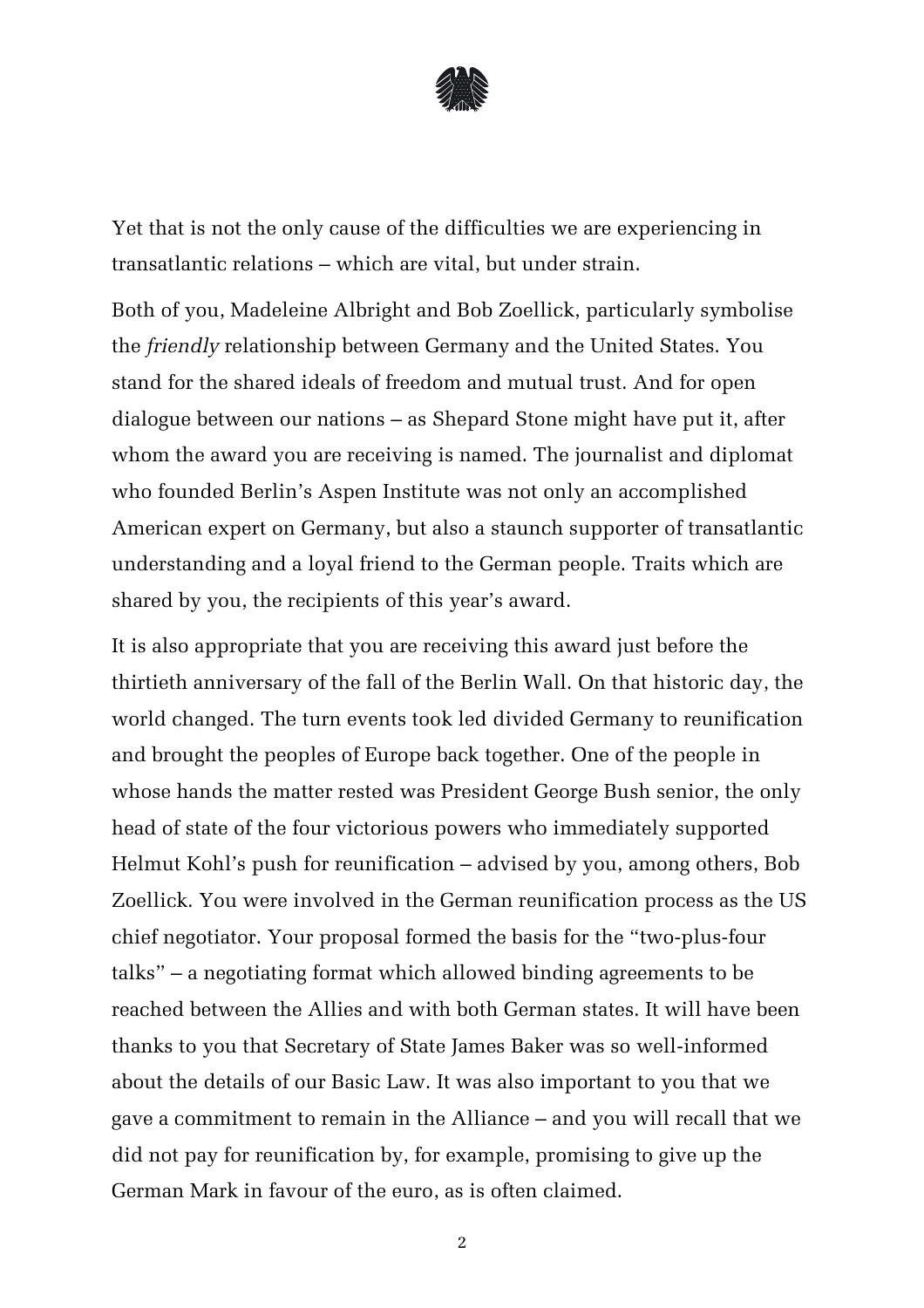

On the ninth of November 1989, when the unthinkable happened and the barriers opened here in Berlin and, later that evening, along the entire intra-German border, no one knew what would happen next. Whether the Cold War would descend into violence after all. We didn't know the term "peaceful revolution" back then. We didn't realise that the Soviet Union, "made fragile by economic weakness and ideological weariness, [would shatter] like a dropped vase on a stone floor" – as you once strikingly put it, Mrs Albright. At that time, the images from Tiananmen Square in Beijing were fresh in our minds. The violent suppression of the protests against the Communist government there in the summer of 1989.

No one knew what would happen after the fall of the Berlin Wall. But the moment itself was enough. On that momentous evening, watching events unfold on television from Bonn, we marvelled at images which showed one thing: the unconquerable desire for freedom! The courage of so many GDR citizens who took to the streets to claim their freedom.

Today, we can look back on that November day in 1989 with joy, on a moment of happiness for Germany and an event which changed the world – and, with it, many of the outdated foundations of international relations. Yet we Germans never forget that the ninth of November has many meanings in our history. In 1938, it revealed the complete abandonment of decency and compassion, law-abidingness and humanity. People being humiliated and abused, synagogues in flames, Jewish businesses destroyed – the pogroms against Jews were euphemistically referred to as "*Kristallnacht*" in the German Reich. They were harbingers of the Holocaust. From which you and your family, Madeleine Albright, fled when you were a young child, leaving behind your native Czechoslovakia.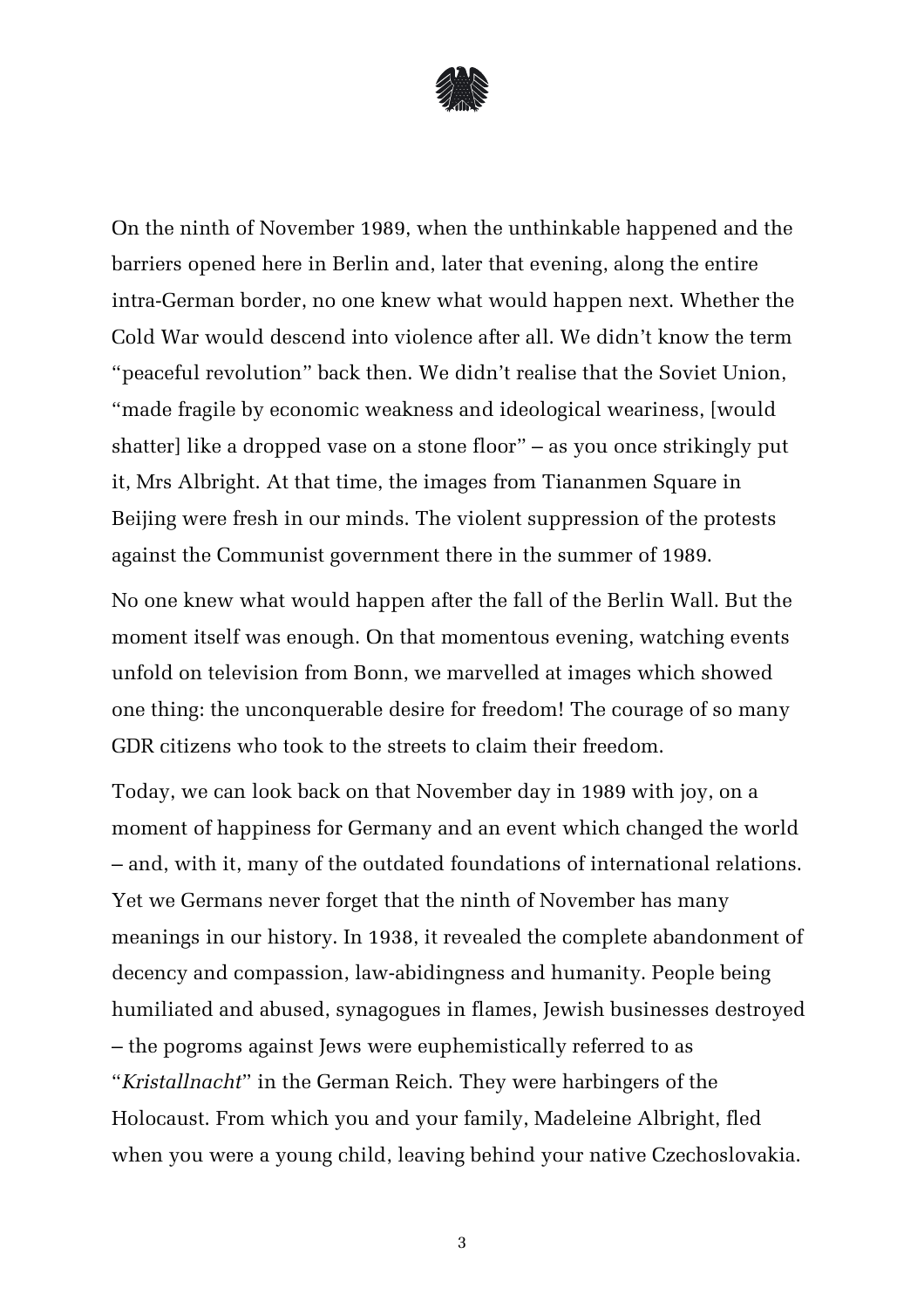

The ninth of November 1938 and the ninth of November 1989 are two poles of our history. Our ambivalent remembrance of the events which took place on this date places a special obligation on us to uphold the values of freedom and humanity, respect for human rights and democracy. These values have now prevailed on our continent. We therefore acknowledge with immense gratitude how vocal you, Madeleine Albright, were in your support for the integration of not only the country of your birth, but all Central and Eastern European countries, into the Western family of nations, allowing it to become a *pan*-European family. This European integration is – like the transatlantic relationship – of enormous importance to us Germans at the centre of the continent. And to our neighbours as well.

Thirty years ago, we hoped that freedom and democracy throughout Europe would inspire cooperation and unanimity. Today we see that, although the division has been overcome, the effects of different historical experiences are still being felt. The twofold experience of dictatorship and foreign rule cannot simply be set aside in the countries of Eastern and Central Europe. We underestimated that in the West. We made assumptions based on our Western post-war experience of growing prosperity in the second half of the last century. But that experience cannot simply be replicated in the 21st century, given the complex changes taking place in the world. We can see today that we need to consider each other more if we want to achieve anything together – including at European level, we must hold more intensive talks, listen to each other more, and learn to understand each other better.

Madeleine Albright, you once wrote that political freedom cannot be administered from the outside. Political freedom is not some kind of

4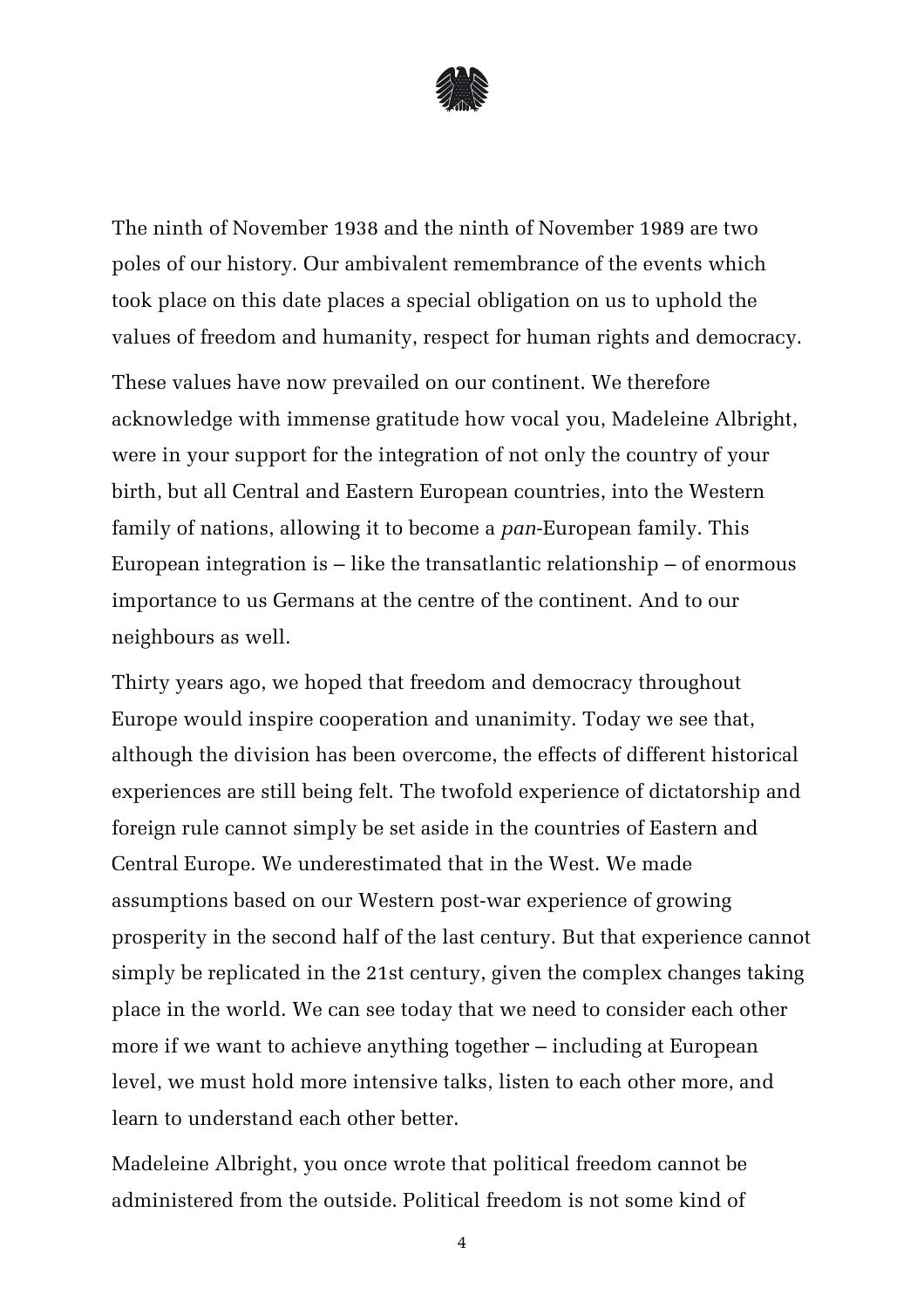

wonder drug that you administer to people one evening, and then they wake up the next morning and all the problems have been solved. We are seeing that at the moment – in Europe and in our own country.

The Cold War's bipolarity, with clear dividing lines between friend and foe, has been replaced by a new "world disorder". Globalisation, accelerated technological change and global power-political shifts are being accompanied by uncertainty, unpredictability and diffuse risks. The hope that liberal democracy would triumph around the world after 1989 has proved to be an illusion.

The democracies on both sides of the Atlantic are coming under pressure. New internal and external threats are affecting established processes. There are fewer and fewer certainties in societal and diplomatic relations in the age of globalisation. This trend is fanning the flames of national egoism. However, individual countries – no matter how big they may be – need allies, even if the cohesion of these alliances is declining. This is taking place within NATO, and in the EU as it moves towards Brexit – and also in our relations with the United States.

At the same time, new powers are asserting themselves in economic and political terms. China seems to be disproving the long-held assumption that free markets are inevitably followed by a free society.

The United States is withdrawing from or reinterpreting its role as a force for order in the world. At present, American interests are increasingly being advanced outside of the multilateral framework that the US itself built – and which you both played a special role in shaping. The framework in which Germany and the European Union place their trust!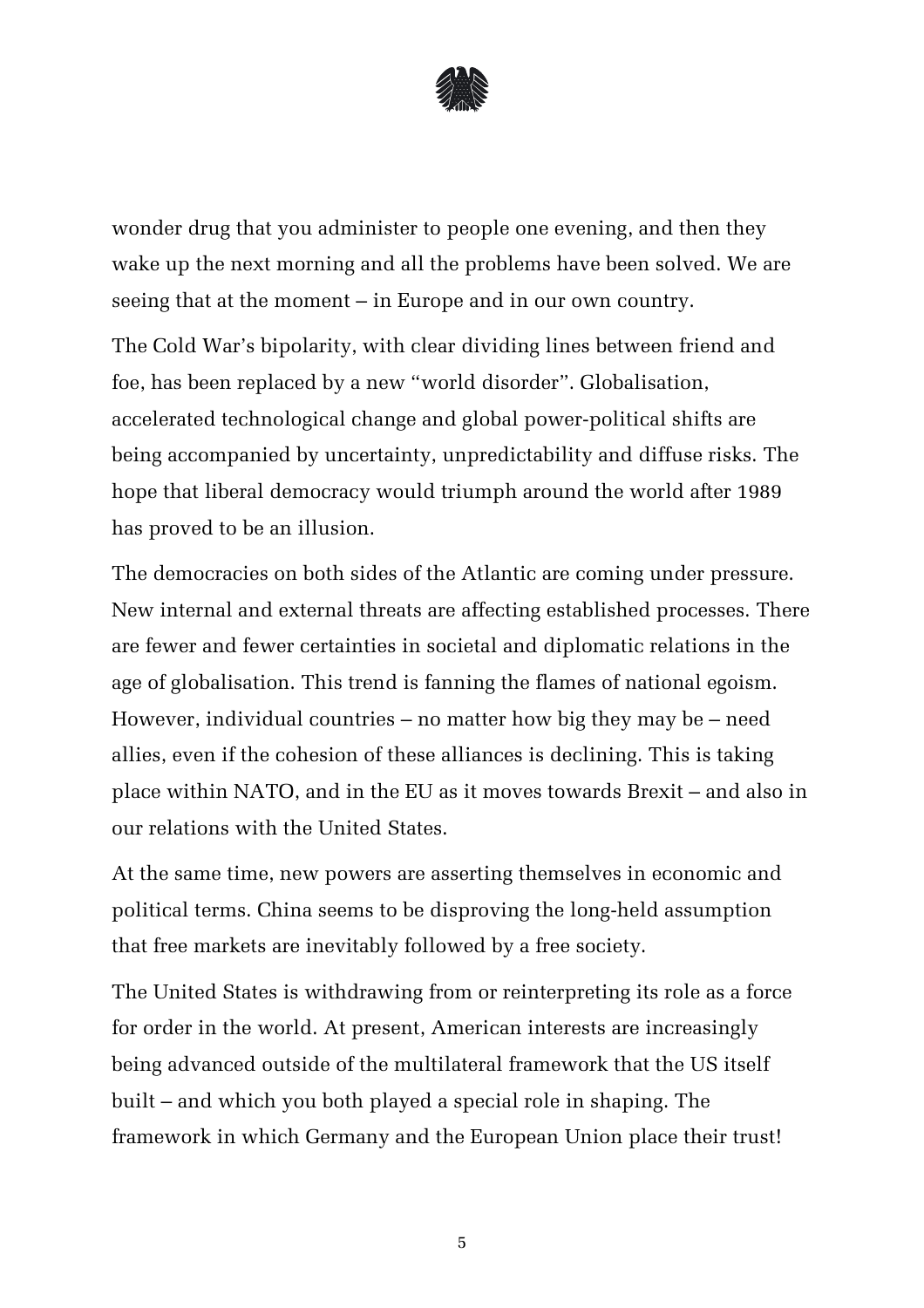

Europe and the United States are allies – even if less importance is apparently attached to partnership at the moment. We continue to share fundamental common values! These values underpin our transatlantic partnership, which remains of existential importance to us Europeans. We cannot do without the United States in terms of our security, even if we want to cooperate more closely within the EU on security issues – and will need to do so if we Europeans do not want to become mere onlookers. We all depend – even more today than in the past - on cooperation with friends and partners, on international vigilance, flexibility and shared aims when it comes to security strategies, climate protection, issues of migration and the preservation of our prosperity.

We need and want both transatlantic and intra-European cooperation – not least in order to *jointly* defend, in these difficult times, freedom and social justice, progress and sustainable development, democracy, the rule of law and human rights.

That is why the EU is not equidistant from the United States and China, even though China is playing an ever greater role in the global competition of systems and is extremely important to our economy. China is a trading partner and competitor. Our current differences notwithstanding, the United States is always more than that: you are our friends and allies.

This also means that both sides can speak frankly to each other. As President of the World Bank, Bob Zoellick was never uncritical of us Europeans or Germans. As a friend, he repeatedly urged us to play a role commensurate with our position – in Europe, within the Alliance and in the world. As a friend, he was patient with us, sometimes more so and